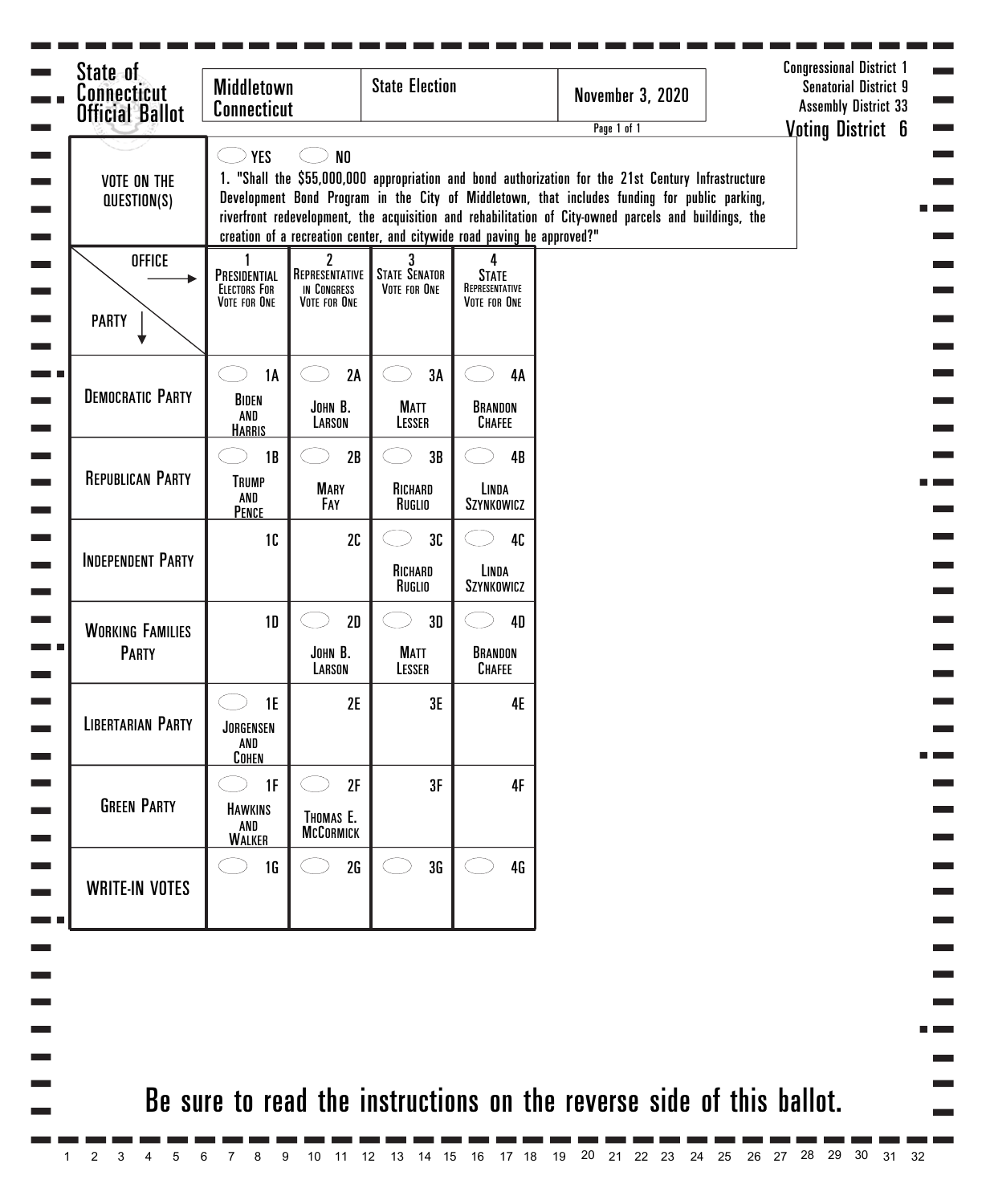| State of<br><b>Connecticut</b><br><b>Official Ballot</b> | <b>Middletown</b><br><b>Connecticut</b>                  |                                                               | <b>State Election</b>                     |                                                                         | <b>November 3, 2020</b><br>Page 1 of 1                                                                                                                                                                                                                                                                        | <b>Congressional District 1</b><br><b>Senatorial District 9</b><br><b>Assembly District 100</b><br><b>Voting District 3</b> |
|----------------------------------------------------------|----------------------------------------------------------|---------------------------------------------------------------|-------------------------------------------|-------------------------------------------------------------------------|---------------------------------------------------------------------------------------------------------------------------------------------------------------------------------------------------------------------------------------------------------------------------------------------------------------|-----------------------------------------------------------------------------------------------------------------------------|
| <b>VOTE ON THE</b><br>QUESTION(S)                        | <b>YES</b>                                               | N <sub>0</sub>                                                |                                           | creation of a recreation center, and citywide road paving be approved?" | 1. "Shall the \$55,000,000 appropriation and bond authorization for the 21st Century Infrastructure<br>Development Bond Program in the City of Middletown, that includes funding for public parking,<br>riverfront redevelopment, the acquisition and rehabilitation of City-owned parcels and buildings, the |                                                                                                                             |
| <b>OFFICE</b><br><b>PARTY</b>                            | 1<br>PRESIDENTIAL<br><b>ELECTORS FOR</b><br>VOTE FOR ONE | $\mathbf{2}$<br>REPRESENTATIVE<br>IN CONGRESS<br>VOTE FOR ONE | 3<br><b>STATE SENATOR</b><br>VOTE FOR ONE | 4<br><b>STATE</b><br>REPRESENTATIVE<br>VOTE FOR ONE                     |                                                                                                                                                                                                                                                                                                               |                                                                                                                             |
| <b>DEMOCRATIC PARTY</b>                                  | 1A<br>BIDEN<br>AND<br><b>HARRIS</b>                      | 2A<br>JOHN B.<br>LARSON                                       | 3A<br><b>MATT</b><br>LESSER               | 4A<br><b>QUENTIN</b><br><b>PHIPPS</b>                                   |                                                                                                                                                                                                                                                                                                               |                                                                                                                             |
| <b>REPUBLICAN PARTY</b>                                  | 1B<br><b>TRUMP</b><br>AND<br>PENCE                       | 2B<br><b>MARY</b><br>FAY                                      | 3B<br>RICHARD<br>RUGLIO                   | 4B<br><b>TONY</b><br><b>GENNARO</b>                                     |                                                                                                                                                                                                                                                                                                               |                                                                                                                             |
| <b>INDEPENDENT PARTY</b>                                 | 1 <sub>C</sub>                                           | 2C                                                            | 3C<br>RICHARD<br>RUGLIO                   | 40                                                                      |                                                                                                                                                                                                                                                                                                               |                                                                                                                             |
| <b>WORKING FAMILIES</b><br><b>PARTY</b>                  | 1 <sub>D</sub>                                           | 2D<br>JOHN B.<br>LARSON                                       | 3D<br><b>MATT</b><br>LESSER               | 4D<br><b>QUENTIN</b><br><b>PHIPPS</b>                                   |                                                                                                                                                                                                                                                                                                               |                                                                                                                             |
| <b>LIBERTARIAN PARTY</b>                                 | 1E<br>JORGENSEN<br>AND<br><b>COHEN</b>                   | 2E                                                            | 3E                                        | <b>4E</b>                                                               |                                                                                                                                                                                                                                                                                                               |                                                                                                                             |
| <b>GREEN PARTY</b>                                       | 1F<br><b>HAWKINS</b><br>AND<br><b>WALKER</b>             | 2F<br>THOMAS E.<br><b>MCCORMICK</b>                           | 3F                                        | 4F                                                                      |                                                                                                                                                                                                                                                                                                               |                                                                                                                             |
| <b>WRITE-IN VOTES</b>                                    | <b>1G</b>                                                | 2G                                                            | 3G                                        | 4G                                                                      |                                                                                                                                                                                                                                                                                                               |                                                                                                                             |
|                                                          |                                                          |                                                               |                                           |                                                                         |                                                                                                                                                                                                                                                                                                               |                                                                                                                             |
|                                                          |                                                          |                                                               |                                           |                                                                         | Be sure to read the instructions on the reverse side of this ballot.                                                                                                                                                                                                                                          |                                                                                                                             |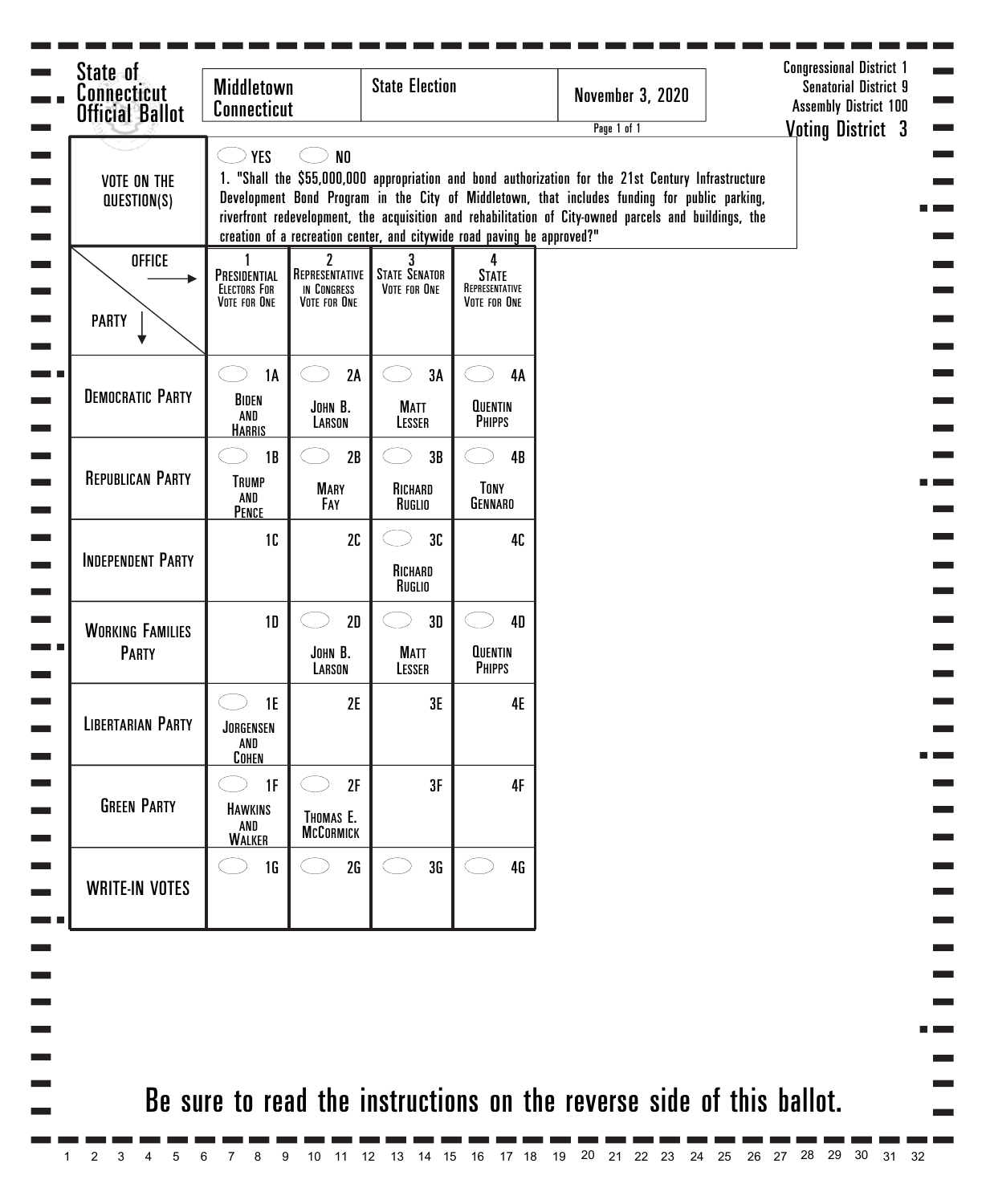| <b>VOTE ON THE</b><br>QUESTION(S)       | <b>YES</b>                                          | N <sub>0</sub>                                     | recreation center, and citywide road paving be approved?" |                                                     | Page 1 of 1<br>1. "Shall the \$55,000,000 appropriation and bond authorization for the 21st Century Infrastructure<br>Development Bond Program in the City of Middletown, that includes funding for public parking, riverfront<br>redevelopment, the acquisition and rehabilitation of City-owned parcels and buildings, the creation of a |  | <b>Voting District 5</b> |
|-----------------------------------------|-----------------------------------------------------|----------------------------------------------------|-----------------------------------------------------------|-----------------------------------------------------|--------------------------------------------------------------------------------------------------------------------------------------------------------------------------------------------------------------------------------------------------------------------------------------------------------------------------------------------|--|--------------------------|
| <b>OFFICE</b><br><b>PARTY</b>           | PRESIDENTIAL<br><b>ELECTORS FOR</b><br>VOTE FOR ONE | 2<br>REPRESENTATIVE<br>IN CONGRESS<br>VOTE FOR ONE | <b>STATE SENATOR</b><br>VOTE FOR ONE                      | 4<br><b>STATE</b><br>REPRESENTATIVE<br>VOTE FOR ONE |                                                                                                                                                                                                                                                                                                                                            |  |                          |
| <b>DEMOCRATIC PARTY</b>                 | <b>1A</b><br>BIDEN<br>AND<br><b>HARRIS</b>          | 2A<br>ROSA L.<br><b>DELAURO</b>                    | 3A<br><b>MATT</b><br>LESSER                               | <b>4A</b><br>BRANDON<br><b>CHAFEE</b>               |                                                                                                                                                                                                                                                                                                                                            |  |                          |
| <b>REPUBLICAN PARTY</b>                 | 1B<br><b>TRUMP</b><br>AND<br><b>PENCE</b>           | 2B<br><b>MARGARET</b><br><b>STREICKER</b>          | 3B<br>RICHARD<br>Ruglio                                   | 4B<br>LINDA<br>SZYNKOWICZ                           |                                                                                                                                                                                                                                                                                                                                            |  |                          |
| <b>INDEPENDENT PARTY</b>                | 10                                                  | 2C<br><b>MARGARET</b><br><b>STREICKER</b>          | 3C<br>RICHARD<br>Ruglio                                   | 40<br>LINDA<br>SZYNKOWICZ                           |                                                                                                                                                                                                                                                                                                                                            |  |                          |
| <b>WORKING FAMILIES</b><br><b>PARTY</b> | 1D                                                  | 2D<br>ROSA L.<br><b>DELAURO</b>                    | 3D<br><b>MATT</b><br>LESSER                               | <b>4D</b><br>BRANDON<br><b>CHAFEE</b>               |                                                                                                                                                                                                                                                                                                                                            |  |                          |
| <b>LIBERTARIAN PARTY</b>                | 1E<br>JORGENSEN<br>AND<br><b>COHEN</b>              | 2E                                                 | 3E                                                        | 4E                                                  |                                                                                                                                                                                                                                                                                                                                            |  |                          |
| <b>GREEN PARTY</b>                      | 1F<br><b>HAWKINS</b><br>AND<br><b>WALKER</b>        | 2F<br>JUSTIN C.<br>PAGLINO                         | 3F                                                        | 4F                                                  |                                                                                                                                                                                                                                                                                                                                            |  |                          |
| <b>WRITE-IN VOTES</b>                   | 1 <sub>G</sub>                                      | 2G                                                 | 3G                                                        | 4G                                                  |                                                                                                                                                                                                                                                                                                                                            |  |                          |
|                                         |                                                     |                                                    |                                                           |                                                     |                                                                                                                                                                                                                                                                                                                                            |  |                          |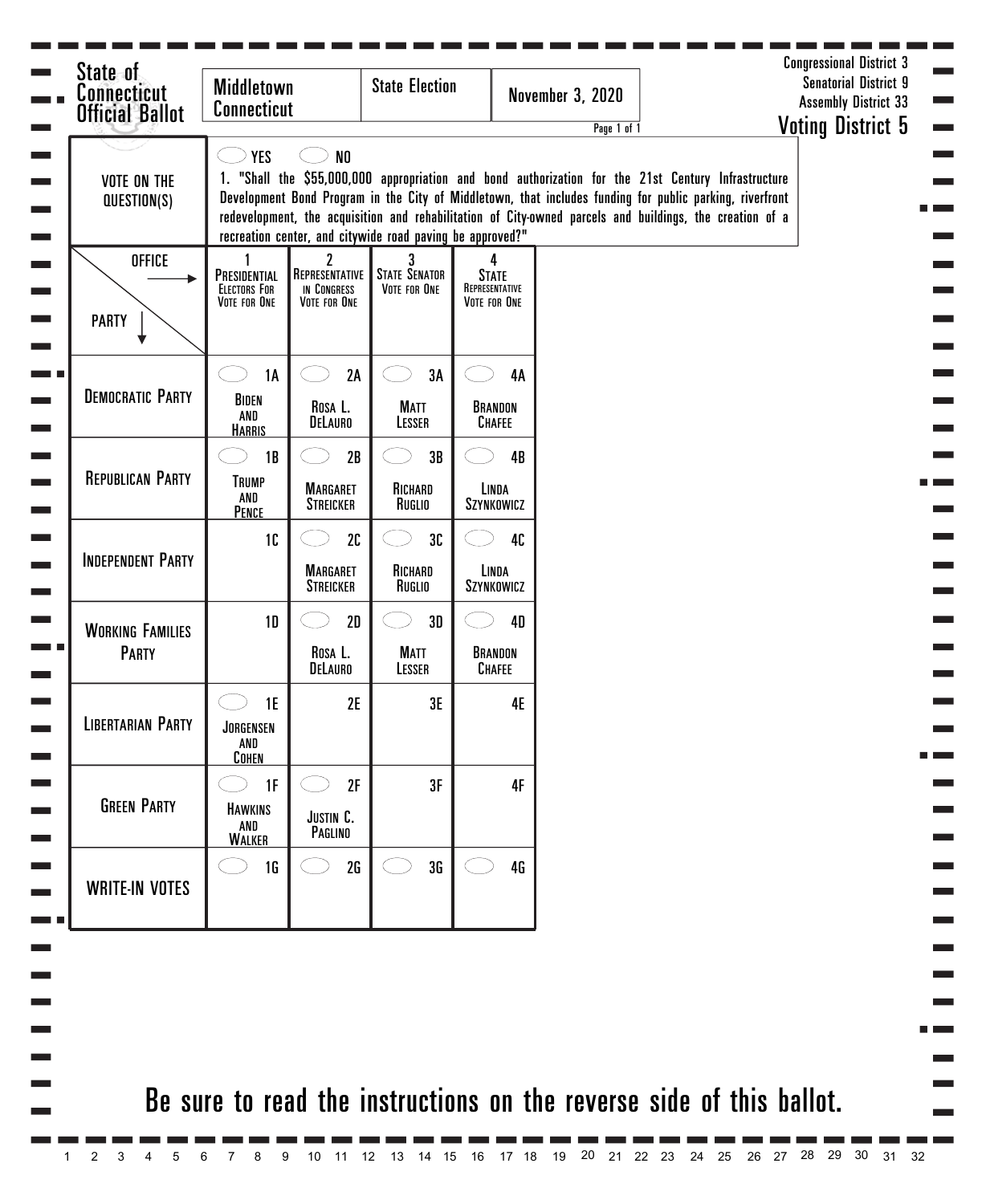| <b>Official Ballot</b><br><b>VOTE ON THE</b><br>QUESTION(S) | <b>Connecticut</b><br><b>YES</b>                    | N <sub>0</sub>                                     |                                                           |                                                     | Page 1 of 1<br>1. "Shall the \$55,000,000 appropriation and bond authorization for the 21st Century Infrastructure<br>Development Bond Program in the City of Middletown, that includes funding for public parking, riverfront |  | <b>Assembly District 33</b><br><b>Voting District 8</b> |
|-------------------------------------------------------------|-----------------------------------------------------|----------------------------------------------------|-----------------------------------------------------------|-----------------------------------------------------|--------------------------------------------------------------------------------------------------------------------------------------------------------------------------------------------------------------------------------|--|---------------------------------------------------------|
|                                                             |                                                     |                                                    | recreation center, and citywide road paving be approved?" |                                                     | redevelopment, the acquisition and rehabilitation of City-owned parcels and buildings, the creation of a                                                                                                                       |  |                                                         |
| <b>OFFICE</b><br><b>PARTY</b>                               | PRESIDENTIAL<br><b>ELECTORS FOR</b><br>VOTE FOR ONE | 2<br>REPRESENTATIVE<br>IN CONGRESS<br>VOTE FOR ONE | <b>STATE SENATOR</b><br>VOTE FOR ONE                      | 4<br><b>STATE</b><br>REPRESENTATIVE<br>VOTE FOR ONE |                                                                                                                                                                                                                                |  |                                                         |
|                                                             | <b>1A</b>                                           | 2A                                                 | 3A                                                        | <b>4A</b>                                           |                                                                                                                                                                                                                                |  |                                                         |
| <b>DEMOCRATIC PARTY</b>                                     | BIDEN<br>AND<br><b>HARRIS</b>                       | ROSA L.<br><b>DELAURO</b>                          | <b>MATT</b><br>LESSER                                     | BRANDON<br><b>CHAFEE</b>                            |                                                                                                                                                                                                                                |  |                                                         |
|                                                             | 1B                                                  | 2B                                                 | 3B                                                        | 4B                                                  |                                                                                                                                                                                                                                |  |                                                         |
| <b>REPUBLICAN PARTY</b>                                     | <b>TRUMP</b><br>AND<br><b>PENCE</b>                 | <b>MARGARET</b><br><b>STREICKER</b>                | RICHARD<br>Ruglio                                         | LINDA<br>SZYNKOWICZ                                 |                                                                                                                                                                                                                                |  |                                                         |
|                                                             | 10                                                  | 2C                                                 | 3C                                                        | 40                                                  |                                                                                                                                                                                                                                |  |                                                         |
| <b>INDEPENDENT PARTY</b>                                    |                                                     | <b>MARGARET</b><br><b>STREICKER</b>                | RICHARD<br>Ruglio                                         | LINDA<br>SZYNKOWICZ                                 |                                                                                                                                                                                                                                |  |                                                         |
| <b>WORKING FAMILIES</b>                                     | 1D                                                  | 2D                                                 | 3D                                                        | <b>4D</b>                                           |                                                                                                                                                                                                                                |  |                                                         |
| <b>PARTY</b>                                                |                                                     | ROSA L.<br><b>DELAURO</b>                          | <b>MATT</b><br>LESSER                                     | BRANDON<br><b>CHAFEE</b>                            |                                                                                                                                                                                                                                |  |                                                         |
| <b>LIBERTARIAN PARTY</b>                                    | 1E<br>JORGENSEN<br>AND<br><b>COHEN</b>              | 2E                                                 | 3E                                                        | 4E                                                  |                                                                                                                                                                                                                                |  |                                                         |
|                                                             | 1F                                                  | 2F                                                 | 3F                                                        | 4F                                                  |                                                                                                                                                                                                                                |  |                                                         |
| <b>GREEN PARTY</b>                                          | <b>HAWKINS</b><br>AND<br><b>WALKER</b>              | JUSTIN C.<br>PAGLINO                               |                                                           |                                                     |                                                                                                                                                                                                                                |  |                                                         |
| <b>WRITE-IN VOTES</b>                                       | 1 <sub>G</sub>                                      | 2G                                                 | 3G                                                        | 4G                                                  |                                                                                                                                                                                                                                |  |                                                         |
|                                                             |                                                     |                                                    |                                                           |                                                     |                                                                                                                                                                                                                                |  |                                                         |
|                                                             |                                                     |                                                    |                                                           |                                                     | Be sure to read the instructions on the reverse side of this ballot.                                                                                                                                                           |  |                                                         |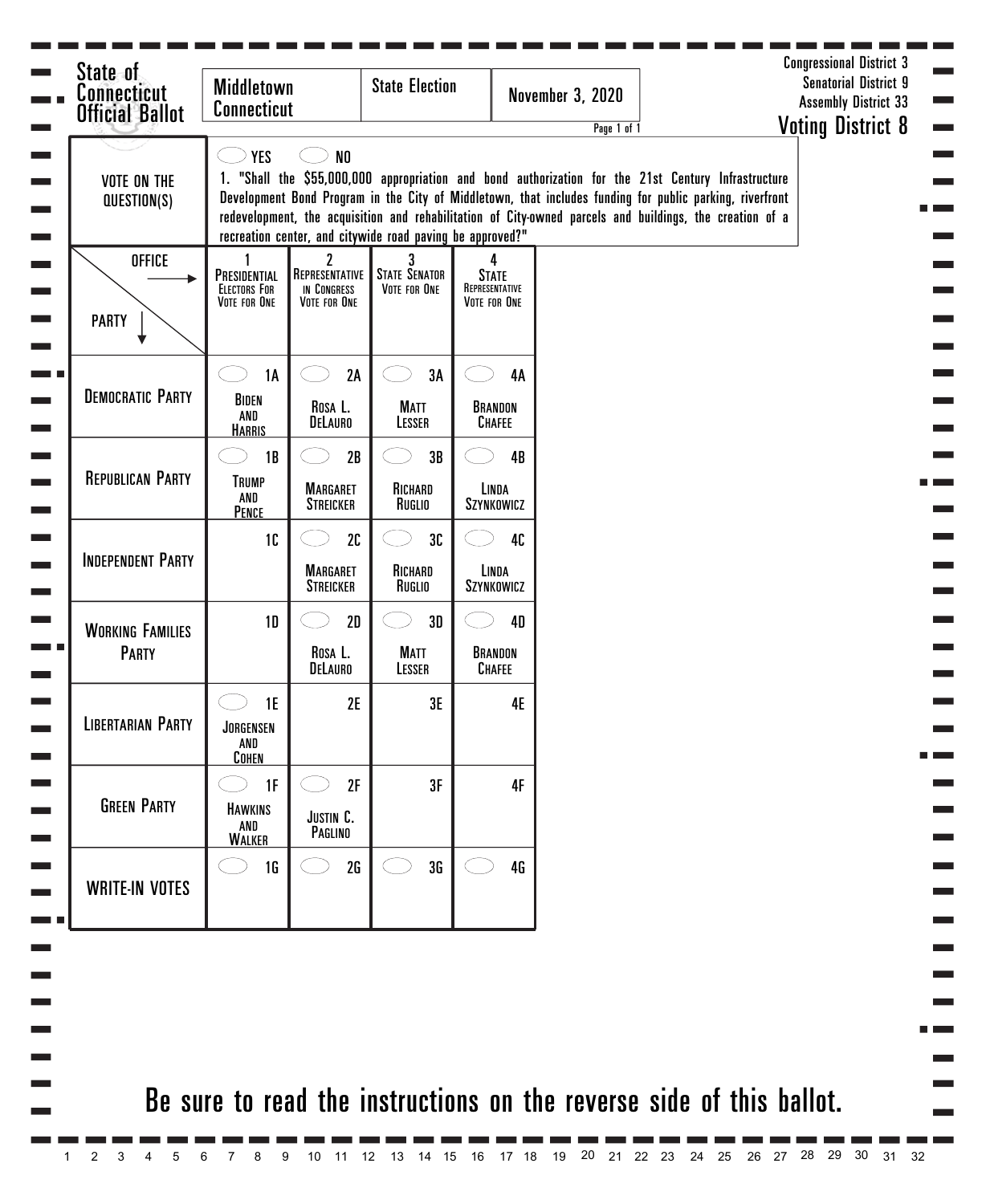| <b>VOTE ON THE</b><br>QUESTION(S)       | <b>YES</b>                                          | N <sub>0</sub>                                     | recreation center, and citywide road paving be approved?" |                                                     | Page 1 of 1<br>1. "Shall the \$55,000,000 appropriation and bond authorization for the 21st Century Infrastructure<br>Development Bond Program in the City of Middletown, that includes funding for public parking, riverfront<br>redevelopment, the acquisition and rehabilitation of City-owned parcels and buildings, the creation of a |  | <b>Voting District 13</b> |
|-----------------------------------------|-----------------------------------------------------|----------------------------------------------------|-----------------------------------------------------------|-----------------------------------------------------|--------------------------------------------------------------------------------------------------------------------------------------------------------------------------------------------------------------------------------------------------------------------------------------------------------------------------------------------|--|---------------------------|
| <b>OFFICE</b><br><b>PARTY</b>           | PRESIDENTIAL<br><b>ELECTORS FOR</b><br>VOTE FOR ONE | 2<br>REPRESENTATIVE<br>IN CONGRESS<br>VOTE FOR ONE | <b>STATE SENATOR</b><br>VOTE FOR ONE                      | 4<br><b>STATE</b><br>REPRESENTATIVE<br>VOTE FOR ONE |                                                                                                                                                                                                                                                                                                                                            |  |                           |
| <b>DEMOCRATIC PARTY</b>                 | <b>1A</b><br>BIDEN<br>AND<br><b>HARRIS</b>          | 2A<br>Rosa L.<br>DELAURO                           | 3A<br><b>MATT</b><br>LESSER                               | 4A<br>BRANDON<br>CHAFEE                             |                                                                                                                                                                                                                                                                                                                                            |  |                           |
| <b>REPUBLICAN PARTY</b>                 | 1B<br><b>TRUMP</b><br>AND<br>PENCE                  | 2B<br><b>MARGARET</b><br><b>STREICKER</b>          | 3B<br>RICHARD<br>Ruglio                                   | 4B<br>LINDA<br>SZYNKOWICZ                           |                                                                                                                                                                                                                                                                                                                                            |  |                           |
| <b>INDEPENDENT PARTY</b>                | 10                                                  | 2C<br><b>MARGARET</b><br><b>STREICKER</b>          | 3C<br>RICHARD<br>Ruglio                                   | 40<br>LINDA<br>SZYNKOWICZ                           |                                                                                                                                                                                                                                                                                                                                            |  |                           |
| <b>WORKING FAMILIES</b><br><b>PARTY</b> | 1D                                                  | 2D<br>Rosa L.<br>DELAURO                           | 3D<br><b>MATT</b><br>LESSER                               | <b>4D</b><br>BRANDON<br><b>CHAFEE</b>               |                                                                                                                                                                                                                                                                                                                                            |  |                           |
| <b>LIBERTARIAN PARTY</b>                | 1E<br>JORGENSEN<br>AND<br><b>COHEN</b>              | 2E                                                 | 3E                                                        | 4E                                                  |                                                                                                                                                                                                                                                                                                                                            |  |                           |
| <b>GREEN PARTY</b>                      | 1F<br><b>HAWKINS</b><br>AND<br><b>WALKER</b>        | 2F<br>JUSTIN C.<br>PAGLINO                         | 3F                                                        | 4F                                                  |                                                                                                                                                                                                                                                                                                                                            |  |                           |
| <b>WRITE-IN VOTES</b>                   | 1 <sub>G</sub>                                      | 2G                                                 | 3G                                                        | 4G                                                  |                                                                                                                                                                                                                                                                                                                                            |  |                           |
|                                         |                                                     |                                                    |                                                           |                                                     |                                                                                                                                                                                                                                                                                                                                            |  |                           |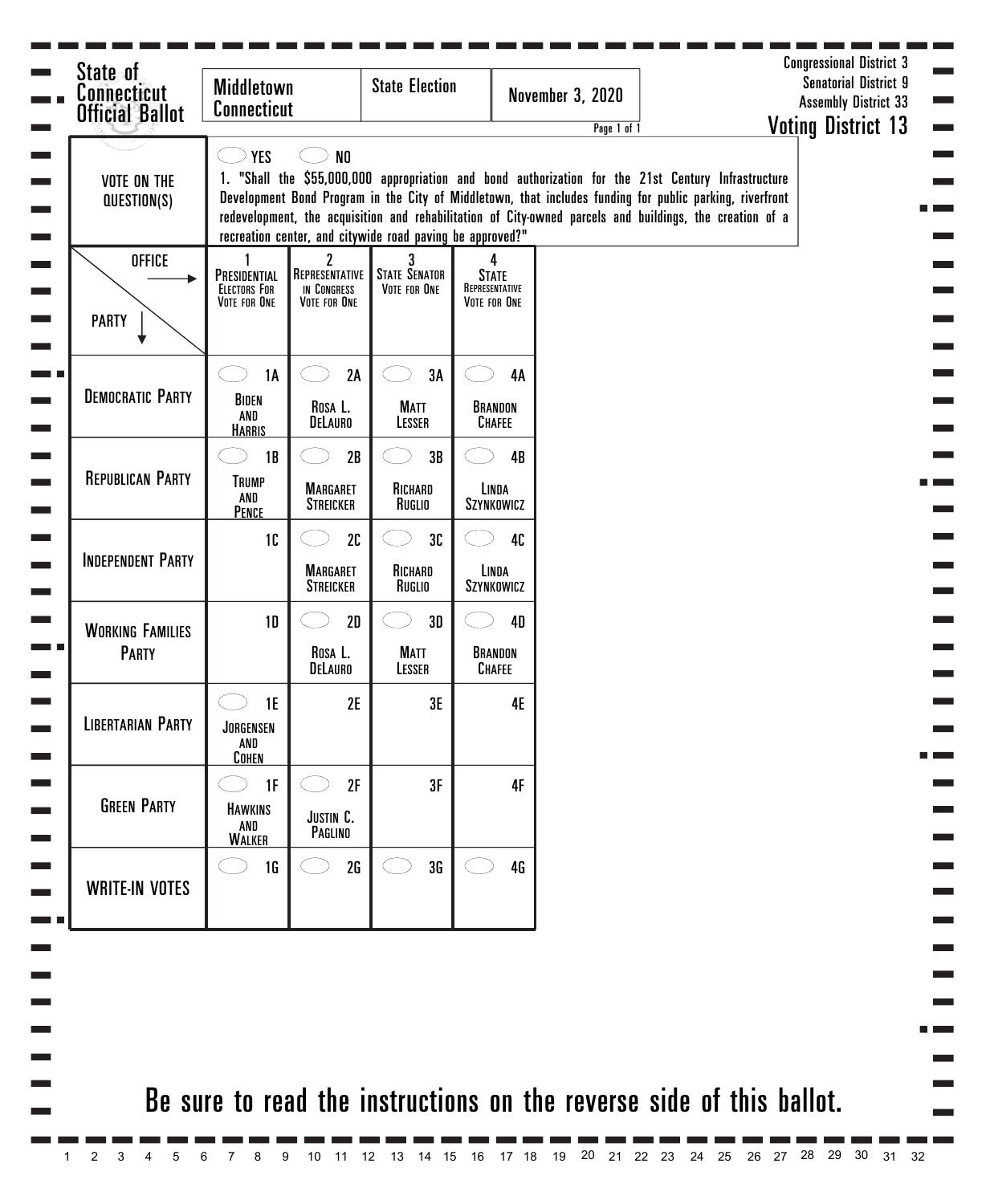| <b>VOTE ON THE</b><br>QUESTION(S)       | <b>YES</b>                                          | N <sub>0</sub>                                                  | recreation center, and citywide road paving be approved?" |                                                     | Page 1 of 1<br>1. "Shall the \$55,000,000 appropriation and bond authorization for the 21st Century Infrastructure<br>Development Bond Program in the City of Middletown, that includes funding for public parking, riverfront<br>redevelopment, the acquisition and rehabilitation of City-owned parcels and buildings, the creation of a |  | <b>Voting District 14</b> |
|-----------------------------------------|-----------------------------------------------------|-----------------------------------------------------------------|-----------------------------------------------------------|-----------------------------------------------------|--------------------------------------------------------------------------------------------------------------------------------------------------------------------------------------------------------------------------------------------------------------------------------------------------------------------------------------------|--|---------------------------|
| <b>OFFICE</b><br><b>PARTY</b>           | PRESIDENTIAL<br><b>ELECTORS FOR</b><br>VOTE FOR ONE | $\overline{2}$<br>REPRESENTATIVE<br>IN CONGRESS<br>VOTE FOR ONE | <b>STATE SENATOR</b><br>VOTE FOR ONE                      | 4<br><b>STATE</b><br>REPRESENTATIVE<br>VOTE FOR ONE |                                                                                                                                                                                                                                                                                                                                            |  |                           |
| <b>DEMOCRATIC PARTY</b>                 | <b>1A</b><br>BIDEN<br>AND<br><b>HARRIS</b>          | 2A<br>ROSA L.<br>DELAURO                                        | 3A<br><b>MATT</b><br>LESSER                               | 4A<br>BRANDON<br><b>CHAFEE</b>                      |                                                                                                                                                                                                                                                                                                                                            |  |                           |
| <b>REPUBLICAN PARTY</b>                 | 1B<br><b>TRUMP</b><br>AND<br>PENCE                  | 2B<br><b>MARGARET</b><br><b>STREICKER</b>                       | 3B<br>RICHARD<br>Ruglio                                   | 4B<br>LINDA<br>SZYNKOWICZ                           |                                                                                                                                                                                                                                                                                                                                            |  |                           |
| <b>INDEPENDENT PARTY</b>                | 10                                                  | 2C<br><b>MARGARET</b><br><b>STREICKER</b>                       | 3C<br>RICHARD<br>Ruglio                                   | 40<br>LINDA<br>SZYNKOWICZ                           |                                                                                                                                                                                                                                                                                                                                            |  |                           |
| <b>WORKING FAMILIES</b><br><b>PARTY</b> | 1D                                                  | 2D<br>Rosa L.<br>DELAURO                                        | 3D<br><b>MATT</b><br>LESSER                               | <b>4D</b><br>BRANDON<br><b>CHAFEE</b>               |                                                                                                                                                                                                                                                                                                                                            |  |                           |
| <b>LIBERTARIAN PARTY</b>                | 1E<br>JORGENSEN<br>AND<br><b>COHEN</b>              | 2E                                                              | 3E                                                        | <b>4E</b>                                           |                                                                                                                                                                                                                                                                                                                                            |  |                           |
| <b>GREEN PARTY</b>                      | 1F<br><b>HAWKINS</b><br>AND<br><b>WALKER</b>        | 2F<br>JUSTIN C.<br>PAGLINO                                      | 3F                                                        | 4F                                                  |                                                                                                                                                                                                                                                                                                                                            |  |                           |
| <b>WRITE-IN VOTES</b>                   | <b>1G</b>                                           | 2G                                                              | 3G                                                        | <b>4G</b>                                           |                                                                                                                                                                                                                                                                                                                                            |  |                           |
|                                         |                                                     |                                                                 |                                                           |                                                     |                                                                                                                                                                                                                                                                                                                                            |  |                           |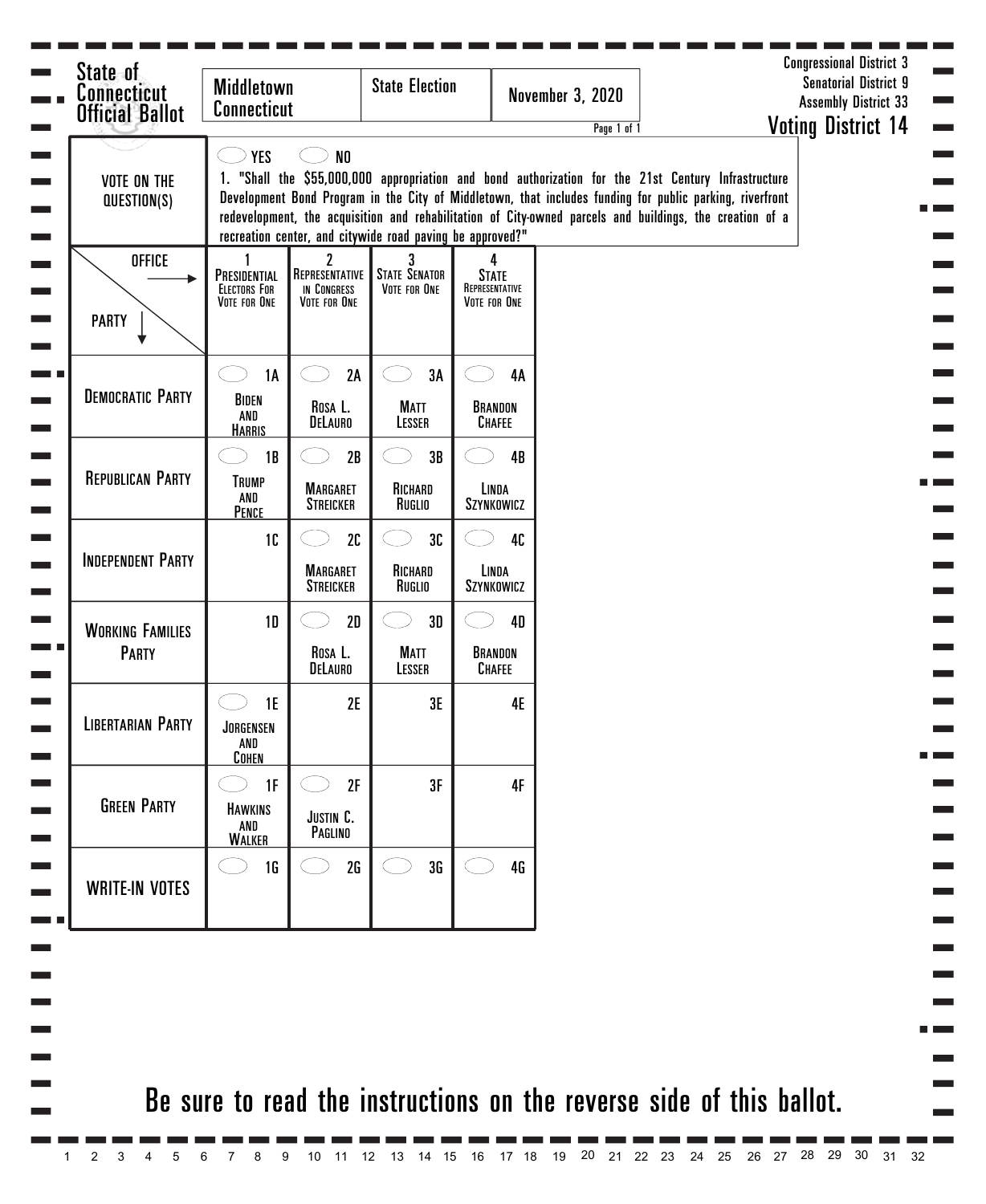| <b>Connecticut</b><br><b>Official Ballot</b> | <b>Middletown</b><br><b>Connecticut</b>             |                                                    | <b>State Election</b>                                     |                                                     | <b>November 3, 2020</b><br>Page 1 of 1                                                                                                                                                                                                                                                                                      | <b>Assembly District 100</b><br><b>Voting District 1</b> |
|----------------------------------------------|-----------------------------------------------------|----------------------------------------------------|-----------------------------------------------------------|-----------------------------------------------------|-----------------------------------------------------------------------------------------------------------------------------------------------------------------------------------------------------------------------------------------------------------------------------------------------------------------------------|----------------------------------------------------------|
| <b>VOTE ON THE</b><br>QUESTION(S)            | <b>YES</b>                                          | N <sub>0</sub>                                     | recreation center, and citywide road paving be approved?" |                                                     | 1. "Shall the \$55,000,000 appropriation and bond authorization for the 21st Century Infrastructure<br>Development Bond Program in the City of Middletown, that includes funding for public parking, riverfront<br>redevelopment, the acquisition and rehabilitation of City-owned parcels and buildings, the creation of a |                                                          |
| <b>OFFICE</b><br><b>PARTY</b>                | PRESIDENTIAL<br><b>ELECTORS FOR</b><br>VOTE FOR ONE | 2<br>REPRESENTATIVE<br>IN CONGRESS<br>VOTE FOR ONE | 3<br><b>STATE SENATOR</b><br>VOTE FOR ONE                 | 4<br><b>STATE</b><br>REPRESENTATIVE<br>VOTE FOR ONE |                                                                                                                                                                                                                                                                                                                             |                                                          |
| <b>DEMOCRATIC PARTY</b>                      | <b>1A</b><br>BIDEN<br>AND<br><b>HARRIS</b>          | 2A<br>Rosa L.<br>DELAURO                           | 3A<br><b>MATT</b><br>LESSER                               | 4A<br><b>QUENTIN</b><br><b>PHIPPS</b>               |                                                                                                                                                                                                                                                                                                                             |                                                          |
| <b>REPUBLICAN PARTY</b>                      | 1B<br><b>TRUMP</b><br>AND<br>PENCE                  | 2B<br><b>MARGARET</b><br><b>STREICKER</b>          | 3B<br>RICHARD<br>Ruglio                                   | 4B<br>TONY<br>GENNARO                               |                                                                                                                                                                                                                                                                                                                             |                                                          |
| <b>INDEPENDENT PARTY</b>                     | 10                                                  | 2C<br><b>MARGARET</b><br><b>STREICKER</b>          | 3C<br>RICHARD<br>Ruglio                                   | 40                                                  |                                                                                                                                                                                                                                                                                                                             |                                                          |
| <b>WORKING FAMILIES</b><br><b>PARTY</b>      | 1D                                                  | 2D<br>Rosa L.<br>DELAURO                           | 3D<br><b>MATT</b><br>LESSER                               | <b>4D</b><br><b>QUENTIN</b><br><b>PHIPPS</b>        |                                                                                                                                                                                                                                                                                                                             |                                                          |
| <b>LIBERTARIAN PARTY</b>                     | <b>1E</b><br>JORGENSEN<br>AND<br><b>COHEN</b>       | 2E                                                 | 3E                                                        | <b>4E</b>                                           |                                                                                                                                                                                                                                                                                                                             |                                                          |
| <b>GREEN PARTY</b>                           | 1F<br><b>HAWKINS</b><br>AND<br><b>WALKER</b>        | 2F<br>JUSTIN C.<br>PAGLINO                         | 3F                                                        | 4F                                                  |                                                                                                                                                                                                                                                                                                                             |                                                          |
| <b>WRITE-IN VOTES</b>                        | 1G                                                  | 2G                                                 | 3G                                                        | 4 <sub>G</sub>                                      |                                                                                                                                                                                                                                                                                                                             |                                                          |
|                                              |                                                     |                                                    |                                                           |                                                     |                                                                                                                                                                                                                                                                                                                             |                                                          |
|                                              |                                                     |                                                    |                                                           |                                                     | Be sure to read the instructions on the reverse side of this ballot.                                                                                                                                                                                                                                                        |                                                          |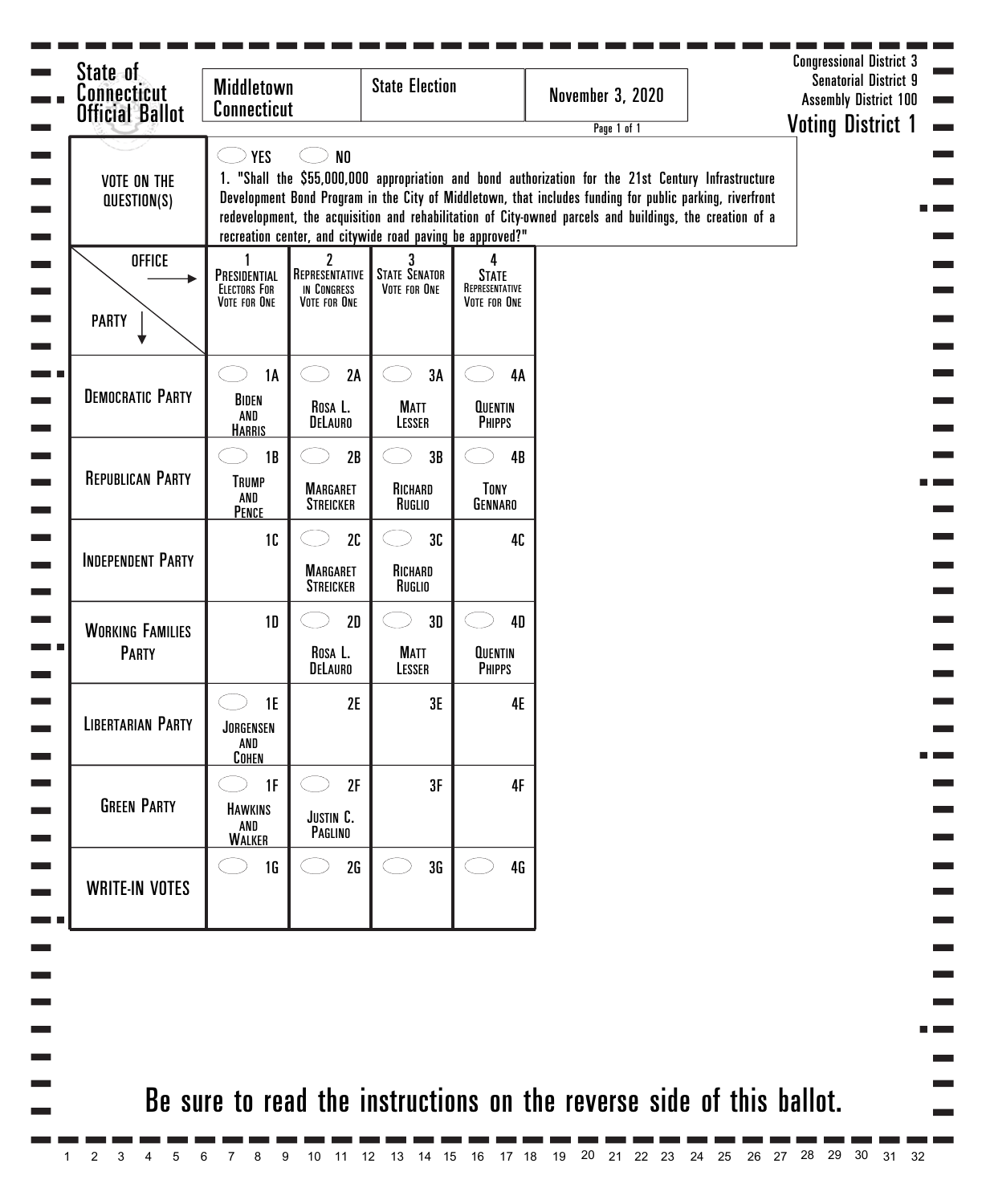| <b>Connecticut</b><br><b>Official Ballot</b> | <b>Middletown</b><br><b>Connecticut</b>             |                                                    | <b>State Election</b>                                     |                                                     | <b>November 3, 2020</b><br>Page 1 of 1                                                                                                                                                                                                                                                                                      | <b>Assembly District 100</b><br><b>Voting District 2</b> |
|----------------------------------------------|-----------------------------------------------------|----------------------------------------------------|-----------------------------------------------------------|-----------------------------------------------------|-----------------------------------------------------------------------------------------------------------------------------------------------------------------------------------------------------------------------------------------------------------------------------------------------------------------------------|----------------------------------------------------------|
| <b>VOTE ON THE</b><br>QUESTION(S)            | <b>YES</b>                                          | N <sub>0</sub>                                     | recreation center, and citywide road paving be approved?" |                                                     | 1. "Shall the \$55,000,000 appropriation and bond authorization for the 21st Century Infrastructure<br>Development Bond Program in the City of Middletown, that includes funding for public parking, riverfront<br>redevelopment, the acquisition and rehabilitation of City-owned parcels and buildings, the creation of a |                                                          |
| <b>OFFICE</b><br><b>PARTY</b>                | PRESIDENTIAL<br><b>ELECTORS FOR</b><br>VOTE FOR ONE | 2<br>REPRESENTATIVE<br>IN CONGRESS<br>VOTE FOR ONE | 3<br><b>STATE SENATOR</b><br>VOTE FOR ONE                 | 4<br><b>STATE</b><br>REPRESENTATIVE<br>VOTE FOR ONE |                                                                                                                                                                                                                                                                                                                             |                                                          |
| <b>DEMOCRATIC PARTY</b>                      | <b>1A</b><br>BIDEN<br>AND<br><b>HARRIS</b>          | 2A<br>Rosa L.<br>DELAURO                           | 3A<br><b>MATT</b><br>LESSER                               | 4A<br><b>QUENTIN</b><br><b>PHIPPS</b>               |                                                                                                                                                                                                                                                                                                                             |                                                          |
| <b>REPUBLICAN PARTY</b>                      | 1B<br><b>TRUMP</b><br>AND<br>PENCE                  | 2B<br><b>MARGARET</b><br><b>STREICKER</b>          | 3B<br>RICHARD<br>RUGLIO                                   | 4B<br>TONY<br>GENNARO                               |                                                                                                                                                                                                                                                                                                                             |                                                          |
| <b>INDEPENDENT PARTY</b>                     | 10                                                  | 2C<br><b>MARGARET</b><br><b>STREICKER</b>          | 3C<br>RICHARD<br>RUGLIO                                   | 40                                                  |                                                                                                                                                                                                                                                                                                                             |                                                          |
| <b>WORKING FAMILIES</b><br><b>PARTY</b>      | 1D                                                  | 2D<br>Rosa L.<br>DELAURO                           | 3D<br><b>MATT</b><br>LESSER                               | <b>4D</b><br><b>QUENTIN</b><br><b>PHIPPS</b>        |                                                                                                                                                                                                                                                                                                                             |                                                          |
| <b>LIBERTARIAN PARTY</b>                     | 1E<br>JORGENSEN<br>AND<br><b>COHEN</b>              | 2E                                                 | 3E                                                        | 4E                                                  |                                                                                                                                                                                                                                                                                                                             |                                                          |
| <b>GREEN PARTY</b>                           | 1F<br><b>HAWKINS</b><br>AND<br><b>WALKER</b>        | 2F<br>JUSTIN C.<br>PAGLINO                         | 3F                                                        | 4F                                                  |                                                                                                                                                                                                                                                                                                                             |                                                          |
| <b>WRITE-IN VOTES</b>                        | 1 <sub>G</sub>                                      | 2G                                                 | 3G                                                        | 46                                                  |                                                                                                                                                                                                                                                                                                                             |                                                          |
|                                              |                                                     |                                                    |                                                           |                                                     |                                                                                                                                                                                                                                                                                                                             |                                                          |
|                                              |                                                     |                                                    |                                                           |                                                     | Be sure to read the instructions on the reverse side of this ballot.                                                                                                                                                                                                                                                        |                                                          |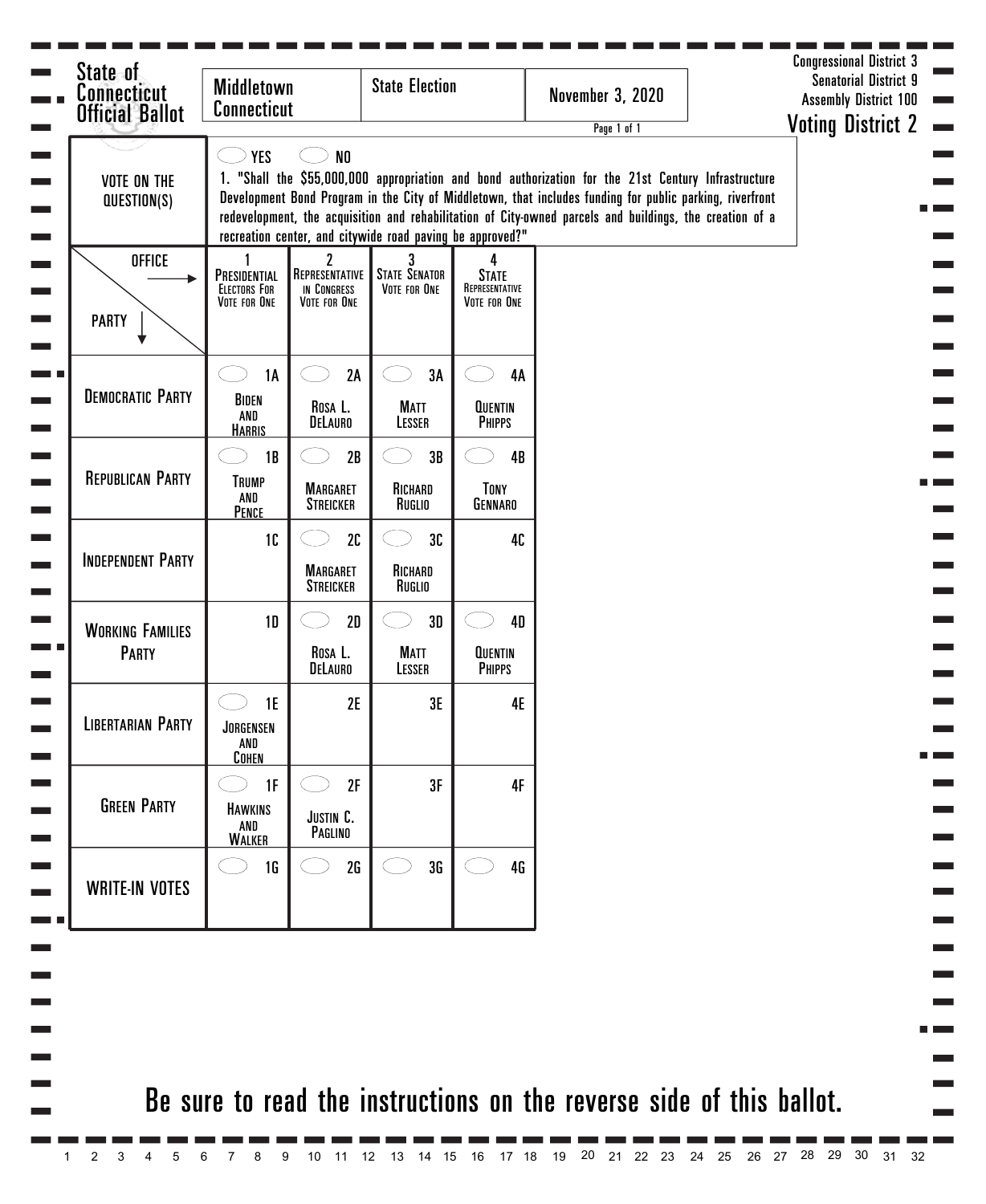| <b>Connecticut</b><br><b>Official Ballot</b> | <b>Middletown</b><br><b>Connecticut</b>             |                                                    | <b>State Election</b>                                     |                                                     | <b>November 3, 2020</b><br>Page 1 of 1                                                                                                                                                                                                                                                                                      |  | <b>Assembly District 100</b><br><b>Voting District 10</b> |
|----------------------------------------------|-----------------------------------------------------|----------------------------------------------------|-----------------------------------------------------------|-----------------------------------------------------|-----------------------------------------------------------------------------------------------------------------------------------------------------------------------------------------------------------------------------------------------------------------------------------------------------------------------------|--|-----------------------------------------------------------|
| <b>VOTE ON THE</b><br>QUESTION(S)            | <b>YES</b>                                          | N <sub>0</sub>                                     | recreation center, and citywide road paving be approved?" |                                                     | 1. "Shall the \$55,000,000 appropriation and bond authorization for the 21st Century Infrastructure<br>Development Bond Program in the City of Middletown, that includes funding for public parking, riverfront<br>redevelopment, the acquisition and rehabilitation of City-owned parcels and buildings, the creation of a |  |                                                           |
| <b>OFFICE</b><br><b>PARTY</b>                | PRESIDENTIAL<br><b>ELECTORS FOR</b><br>VOTE FOR ONE | 2<br>REPRESENTATIVE<br>IN CONGRESS<br>VOTE FOR ONE | 3<br><b>STATE SENATOR</b><br>VOTE FOR ONE                 | 4<br><b>STATE</b><br>REPRESENTATIVE<br>VOTE FOR ONE |                                                                                                                                                                                                                                                                                                                             |  |                                                           |
| <b>DEMOCRATIC PARTY</b>                      | <b>1A</b><br>BIDEN<br>AND<br><b>HARRIS</b>          | 2A<br>Rosa L.<br>DELAURO                           | 3A<br><b>MATT</b><br>LESSER                               | 4A<br><b>QUENTIN</b><br><b>PHIPPS</b>               |                                                                                                                                                                                                                                                                                                                             |  |                                                           |
| <b>REPUBLICAN PARTY</b>                      | 1B<br><b>TRUMP</b><br>AND<br>PENCE                  | 2B<br><b>MARGARET</b><br><b>STREICKER</b>          | 3B<br>RICHARD<br>Ruglio                                   | 4B<br>TONY<br>GENNARO                               |                                                                                                                                                                                                                                                                                                                             |  |                                                           |
| <b>INDEPENDENT PARTY</b>                     | 10                                                  | 2C<br><b>MARGARET</b><br><b>STREICKER</b>          | 3C<br>RICHARD<br>Ruglio                                   | 40                                                  |                                                                                                                                                                                                                                                                                                                             |  |                                                           |
| <b>WORKING FAMILIES</b><br><b>PARTY</b>      | 1D                                                  | 2D<br>Rosa L.<br>DELAURO                           | 3D<br><b>MATT</b><br>LESSER                               | 4D<br><b>QUENTIN</b><br><b>PHIPPS</b>               |                                                                                                                                                                                                                                                                                                                             |  |                                                           |
| <b>LIBERTARIAN PARTY</b>                     | <b>1E</b><br>JORGENSEN<br>AND<br><b>COHEN</b>       | 2E                                                 | 3E                                                        | <b>4E</b>                                           |                                                                                                                                                                                                                                                                                                                             |  |                                                           |
| <b>GREEN PARTY</b>                           | 1F<br><b>HAWKINS</b><br>AND<br><b>WALKER</b>        | 2F<br>JUSTIN C.<br>PAGLINO                         | 3F                                                        | 4F                                                  |                                                                                                                                                                                                                                                                                                                             |  |                                                           |
| <b>WRITE-IN VOTES</b>                        | 1G                                                  | 2G                                                 | 3G                                                        | 4 <sub>G</sub>                                      |                                                                                                                                                                                                                                                                                                                             |  |                                                           |
|                                              |                                                     |                                                    |                                                           |                                                     |                                                                                                                                                                                                                                                                                                                             |  |                                                           |
|                                              |                                                     |                                                    |                                                           |                                                     | Be sure to read the instructions on the reverse side of this ballot.                                                                                                                                                                                                                                                        |  |                                                           |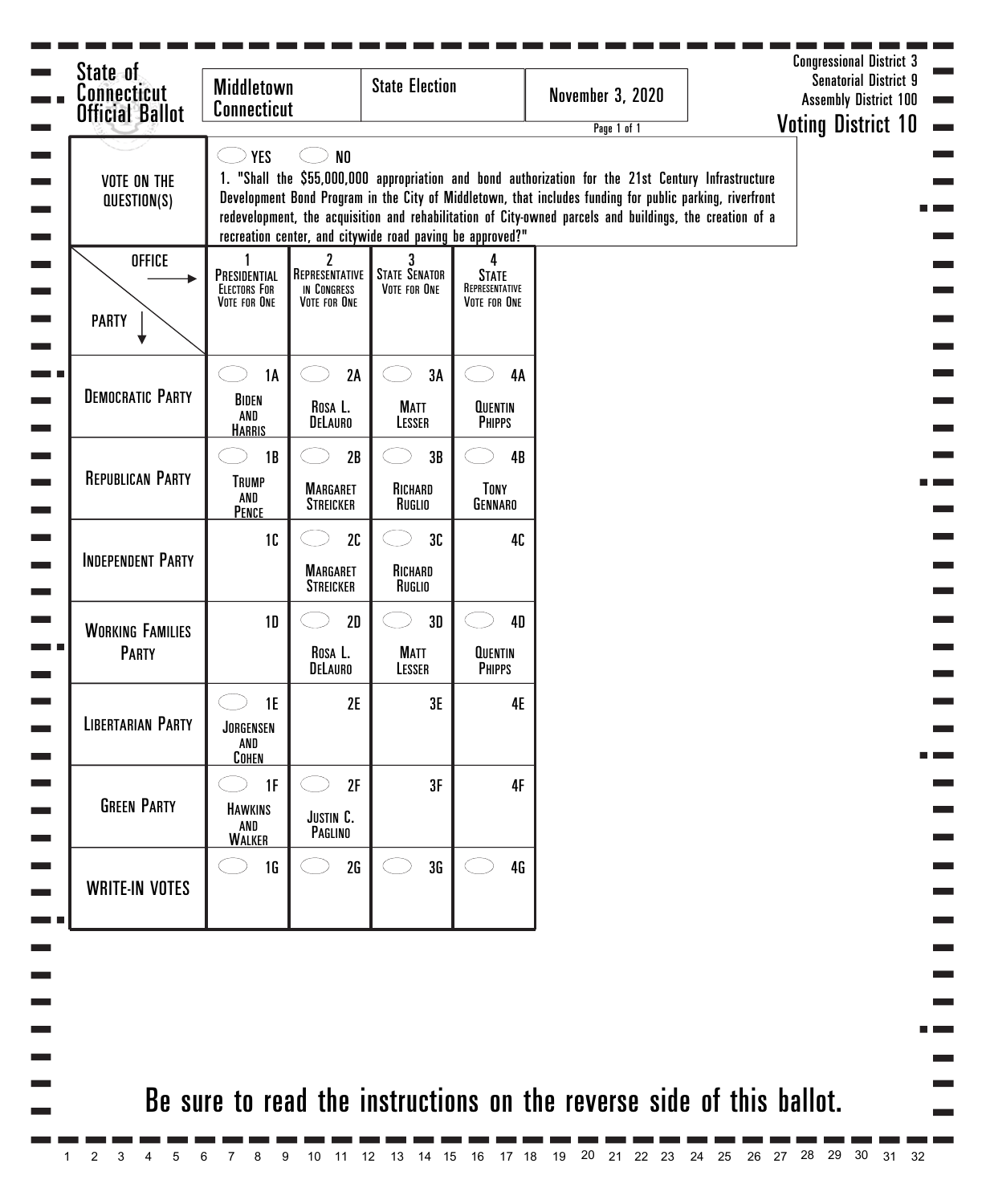| State of<br><b>Connecticut</b><br><b>Official Ballot</b> | <b>Middletown</b><br><b>Connecticut</b>             |                                                              | <b>State Election</b>                                     |                                                            | <b>November 3, 2020</b><br>Page 1 of 1                                                                                                                                                                                                                                                                                      | <b>Senatorial District 9</b><br><b>Assembly District 100</b><br><b>Voting District 12</b> |
|----------------------------------------------------------|-----------------------------------------------------|--------------------------------------------------------------|-----------------------------------------------------------|------------------------------------------------------------|-----------------------------------------------------------------------------------------------------------------------------------------------------------------------------------------------------------------------------------------------------------------------------------------------------------------------------|-------------------------------------------------------------------------------------------|
| <b>VOTE ON THE</b><br>QUESTION(S)                        | <b>YES</b>                                          | N <sub>0</sub>                                               | recreation center, and citywide road paving be approved?" |                                                            | 1. "Shall the \$55,000,000 appropriation and bond authorization for the 21st Century Infrastructure<br>Development Bond Program in the City of Middletown, that includes funding for public parking, riverfront<br>redevelopment, the acquisition and rehabilitation of City-owned parcels and buildings, the creation of a |                                                                                           |
| <b>OFFICE</b><br><b>PARTY</b>                            | PRESIDENTIAL<br><b>ELECTORS FOR</b><br>VOTE FOR ONE | $\mathbf 2$<br>REPRESENTATIVE<br>IN CONGRESS<br>VOTE FOR ONE | 3<br><b>STATE SENATOR</b><br>VOTE FOR ONE                 | 4<br><b>STATE</b><br>REPRESENTATIVE<br><b>VOTE FOR ONE</b> |                                                                                                                                                                                                                                                                                                                             |                                                                                           |
| <b>DEMOCRATIC PARTY</b>                                  | <b>1A</b><br>BIDEN<br>AND<br><b>HARRIS</b>          | 2A<br>Rosa L.<br>DELAURO                                     | 3A<br><b>MATT</b><br>LESSER                               | 4A<br><b>QUENTIN</b><br><b>PHIPPS</b>                      |                                                                                                                                                                                                                                                                                                                             |                                                                                           |
| <b>REPUBLICAN PARTY</b>                                  | 1B<br><b>TRUMP</b><br>AND<br><b>PENCE</b>           | 2B<br><b>MARGARET</b><br><b>STREICKER</b>                    | 3B<br>RICHARD<br>RUGLIO                                   | 4B<br>TONY<br>GENNARO                                      |                                                                                                                                                                                                                                                                                                                             |                                                                                           |
| <b>INDEPENDENT PARTY</b>                                 | 10                                                  | 2C<br><b>MARGARET</b><br><b>STREICKER</b>                    | 3C<br>RICHARD<br>RUGLIO                                   | 40                                                         |                                                                                                                                                                                                                                                                                                                             |                                                                                           |
| <b>WORKING FAMILIES</b><br><b>PARTY</b>                  | 1D                                                  | 2D<br>Rosa L.<br>DELAURO                                     | 3D<br><b>MATT</b><br>LESSER                               | <b>4D</b><br><b>QUENTIN</b><br><b>PHIPPS</b>               |                                                                                                                                                                                                                                                                                                                             |                                                                                           |
| <b>LIBERTARIAN PARTY</b>                                 | <b>1E</b><br>JORGENSEN<br>AND<br>COHEN              | 2E                                                           | 3E                                                        | 4E                                                         |                                                                                                                                                                                                                                                                                                                             |                                                                                           |
| <b>GREEN PARTY</b>                                       | 1F<br><b>HAWKINS</b><br>AND<br><b>WALKER</b>        | 2F<br>JUSTIN C.<br>PAGLINO                                   | 3F                                                        | 4F                                                         |                                                                                                                                                                                                                                                                                                                             |                                                                                           |
| <b>WRITE-IN VOTES</b>                                    | 1G                                                  | 2G                                                           | 3G                                                        | 4 <sub>G</sub>                                             |                                                                                                                                                                                                                                                                                                                             |                                                                                           |
|                                                          |                                                     |                                                              |                                                           |                                                            |                                                                                                                                                                                                                                                                                                                             |                                                                                           |
|                                                          |                                                     |                                                              |                                                           |                                                            |                                                                                                                                                                                                                                                                                                                             | Be sure to read the instructions on the reverse side of this ballot.                      |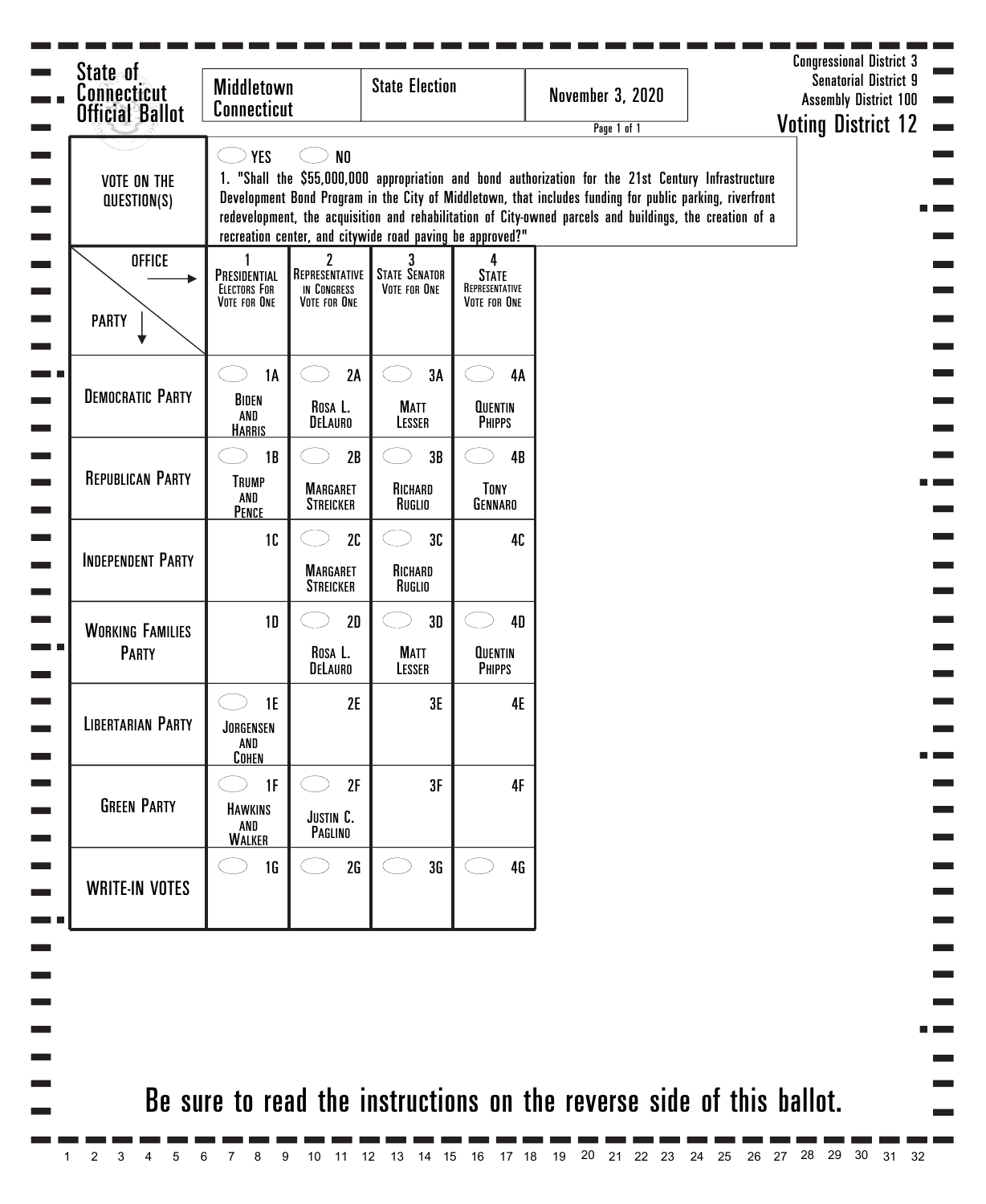| <b>Official Ballot</b><br><b>VOTE ON THE</b><br>QUESTION(S) | <b>Connecticut</b><br><b>YES</b>                    | N <sub>0</sub>                                                  | recreation center, and citywide road paving be approved?" |                                                     | Page 1 of 1<br>1. "Shall the \$55,000,000 appropriation and bond authorization for the 21st Century Infrastructure<br>Development Bond Program in the City of Middletown, that includes funding for public parking, riverfront<br>redevelopment, the acquisition and rehabilitation of City-owned parcels and buildings, the creation of a | <b>Voting Districts 4</b> |
|-------------------------------------------------------------|-----------------------------------------------------|-----------------------------------------------------------------|-----------------------------------------------------------|-----------------------------------------------------|--------------------------------------------------------------------------------------------------------------------------------------------------------------------------------------------------------------------------------------------------------------------------------------------------------------------------------------------|---------------------------|
| <b>OFFICE</b><br><b>PARTY</b>                               | PRESIDENTIAL<br><b>ELECTORS FOR</b><br>VOTE FOR ONE | $\overline{c}$<br>REPRESENTATIVE<br>IN CONGRESS<br>VOTE FOR ONE | <b>STATE SENATOR</b><br>VOTE FOR ONE                      | 4<br><b>STATE</b><br>REPRESENTATIVE<br>VOTE FOR ONE |                                                                                                                                                                                                                                                                                                                                            |                           |
| <b>DEMOCRATIC PARTY</b>                                     | <b>1A</b><br>BIDEN<br>AND<br><b>HARRIS</b>          | 2A<br>Rosa L.<br>DELAURO                                        | 3A<br><b>MARY</b><br><b>DAUGHERTY</b><br><b>ABRAMS</b>    | 4A<br>BRANDON<br><b>CHAFEE</b>                      |                                                                                                                                                                                                                                                                                                                                            |                           |
| <b>REPUBLICAN PARTY</b>                                     | 1B<br><b>TRUMP</b><br>AND<br>PENCE                  | 2B<br><b>MARGARET</b><br><b>STREICKER</b>                       | 3B<br>LEN<br>Suzio                                        | 4B<br>LINDA<br>SZYNKOWICZ                           |                                                                                                                                                                                                                                                                                                                                            |                           |
| <b>INDEPENDENT PARTY</b>                                    | 10                                                  | 2C<br><b>MARGARET</b><br><b>STREICKER</b>                       | 3C<br>LEN<br>Suzio                                        | 40<br>LINDA<br>SZYNKOWICZ                           |                                                                                                                                                                                                                                                                                                                                            |                           |
| <b>WORKING FAMILIES</b><br><b>PARTY</b>                     | 1D                                                  | 2D<br>Rosa L.<br>DELAURO                                        | 3D<br><b>MARY</b><br><b>DAUGHERTY</b><br>ABRAMS           | <b>4D</b><br>BRANDON<br><b>CHAFEE</b>               |                                                                                                                                                                                                                                                                                                                                            |                           |
| <b>LIBERTARIAN PARTY</b>                                    | 1E<br>JORGENSEN<br>AND<br><b>COHEN</b>              | 2E                                                              | 3E                                                        | 4E                                                  |                                                                                                                                                                                                                                                                                                                                            |                           |
| <b>GREEN PARTY</b>                                          | 1F<br><b>HAWKINS</b><br>AND<br><b>WALKER</b>        | 2F<br>JUSTIN C.<br>PAGLINO                                      | 3F                                                        | 4F                                                  |                                                                                                                                                                                                                                                                                                                                            |                           |
| <b>WRITE-IN VOTES</b>                                       | 1 <sub>G</sub>                                      | 2G                                                              | 3G                                                        | 4G                                                  |                                                                                                                                                                                                                                                                                                                                            |                           |
|                                                             |                                                     |                                                                 |                                                           |                                                     |                                                                                                                                                                                                                                                                                                                                            |                           |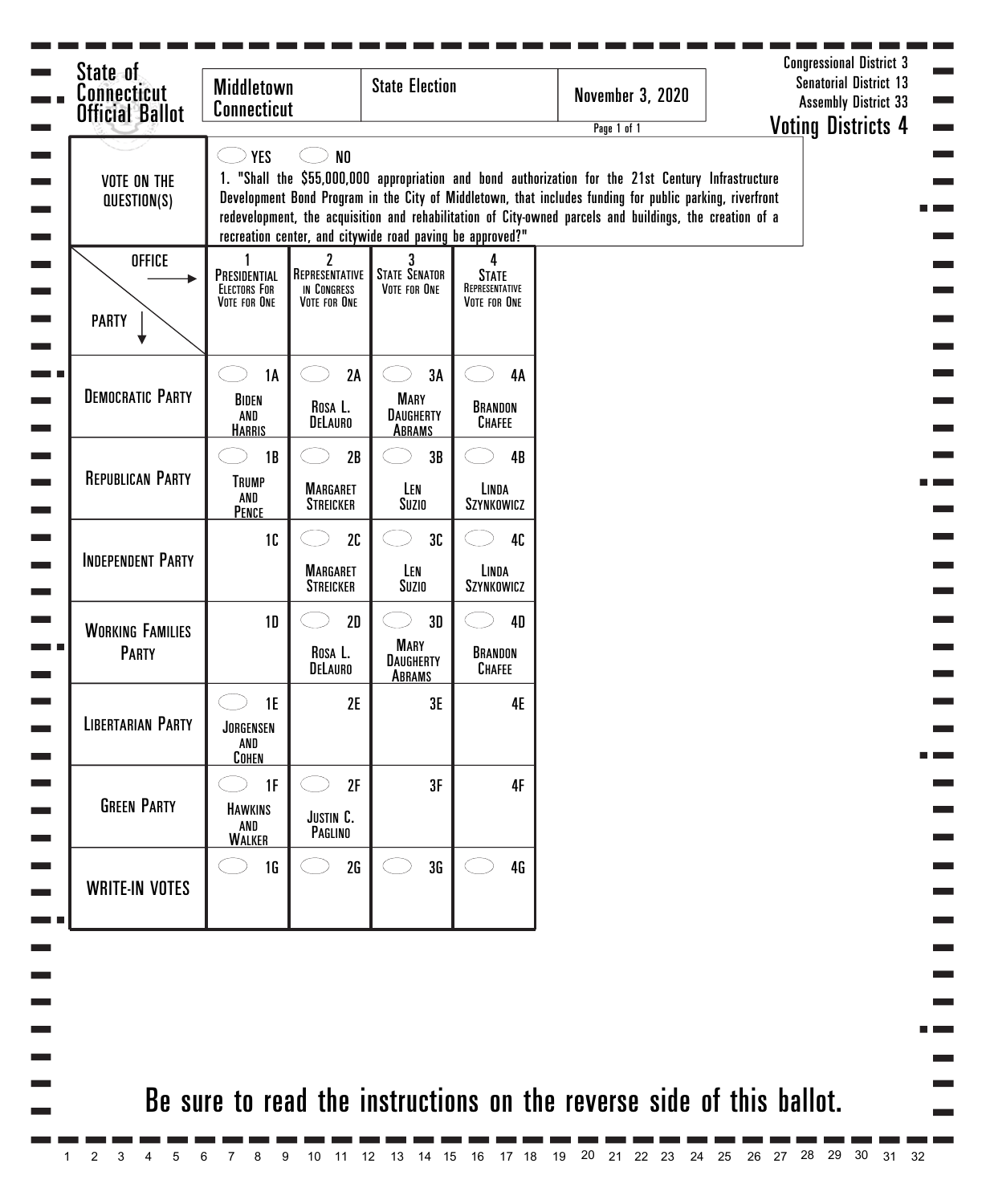| <b>Official Ballot</b><br><b>VOTE ON THE</b> | <b>Connecticut</b><br><b>YES</b>                    | N <sub>0</sub>                                     |                                                           |                                                     | Page 1 of 1<br>1. "Shall the \$55,000,000 appropriation and bond authorization for the 21st Century Infrastructure                                                                                                   | <b>Voting Districts 7</b> |
|----------------------------------------------|-----------------------------------------------------|----------------------------------------------------|-----------------------------------------------------------|-----------------------------------------------------|----------------------------------------------------------------------------------------------------------------------------------------------------------------------------------------------------------------------|---------------------------|
| QUESTION(S)                                  |                                                     |                                                    | recreation center, and citywide road paving be approved?" |                                                     | Development Bond Program in the City of Middletown, that includes funding for public parking, riverfront<br>redevelopment, the acquisition and rehabilitation of City-owned parcels and buildings, the creation of a |                           |
| <b>OFFICE</b><br><b>PARTY</b>                | PRESIDENTIAL<br><b>ELECTORS FOR</b><br>VOTE FOR ONE | 2<br>REPRESENTATIVE<br>IN CONGRESS<br>VOTE FOR ONE | <b>STATE SENATOR</b><br>VOTE FOR ONE                      | 4<br><b>STATE</b><br>REPRESENTATIVE<br>VOTE FOR ONE |                                                                                                                                                                                                                      |                           |
| <b>DEMOCRATIC PARTY</b>                      | <b>1A</b><br>BIDEN<br>AND<br><b>HARRIS</b>          | 2A<br>Rosa L.<br>DELAURO                           | 3A<br><b>MARY</b><br><b>DAUGHERTY</b><br><b>ABRAMS</b>    | <b>4A</b><br>BRANDON<br><b>CHAFEE</b>               |                                                                                                                                                                                                                      |                           |
| <b>REPUBLICAN PARTY</b>                      | 1B<br><b>TRUMP</b><br>AND<br>PENCE                  | 2B<br><b>MARGARET</b><br><b>STREICKER</b>          | 3B<br>LEN<br>Suzio                                        | 4B<br>LINDA<br>SZYNKOWICZ                           |                                                                                                                                                                                                                      |                           |
| <b>INDEPENDENT PARTY</b>                     | 1C                                                  | 2C<br><b>MARGARET</b><br><b>STREICKER</b>          | 3C<br>LEN<br>Suzio                                        | 40<br>LINDA<br>SZYNKOWICZ                           |                                                                                                                                                                                                                      |                           |
| <b>WORKING FAMILIES</b><br><b>PARTY</b>      | <b>1D</b>                                           | 2D<br>ROSA L.<br>DELAURO                           | 3D<br><b>MARY</b><br><b>DAUGHERTY</b><br><b>ABRAMS</b>    | <b>4D</b><br>BRANDON<br>CHAFEE                      |                                                                                                                                                                                                                      |                           |
| <b>LIBERTARIAN PARTY</b>                     | 1E<br>JORGENSEN<br>AND<br>COHEN                     | 2E                                                 | 3E                                                        | 4E                                                  |                                                                                                                                                                                                                      |                           |
| <b>GREEN PARTY</b>                           | 1F<br><b>HAWKINS</b><br>AND<br><b>WALKER</b>        | 2F<br>JUSTIN C.<br>PAGLINO                         | 3F                                                        | 4F                                                  |                                                                                                                                                                                                                      |                           |
| <b>WRITE-IN VOTES</b>                        | 1 <sub>G</sub>                                      | 2G                                                 | 3G                                                        | 4G                                                  |                                                                                                                                                                                                                      |                           |
|                                              |                                                     |                                                    |                                                           |                                                     |                                                                                                                                                                                                                      |                           |
|                                              |                                                     |                                                    |                                                           |                                                     | Be sure to read the instructions on the reverse side of this ballot.                                                                                                                                                 |                           |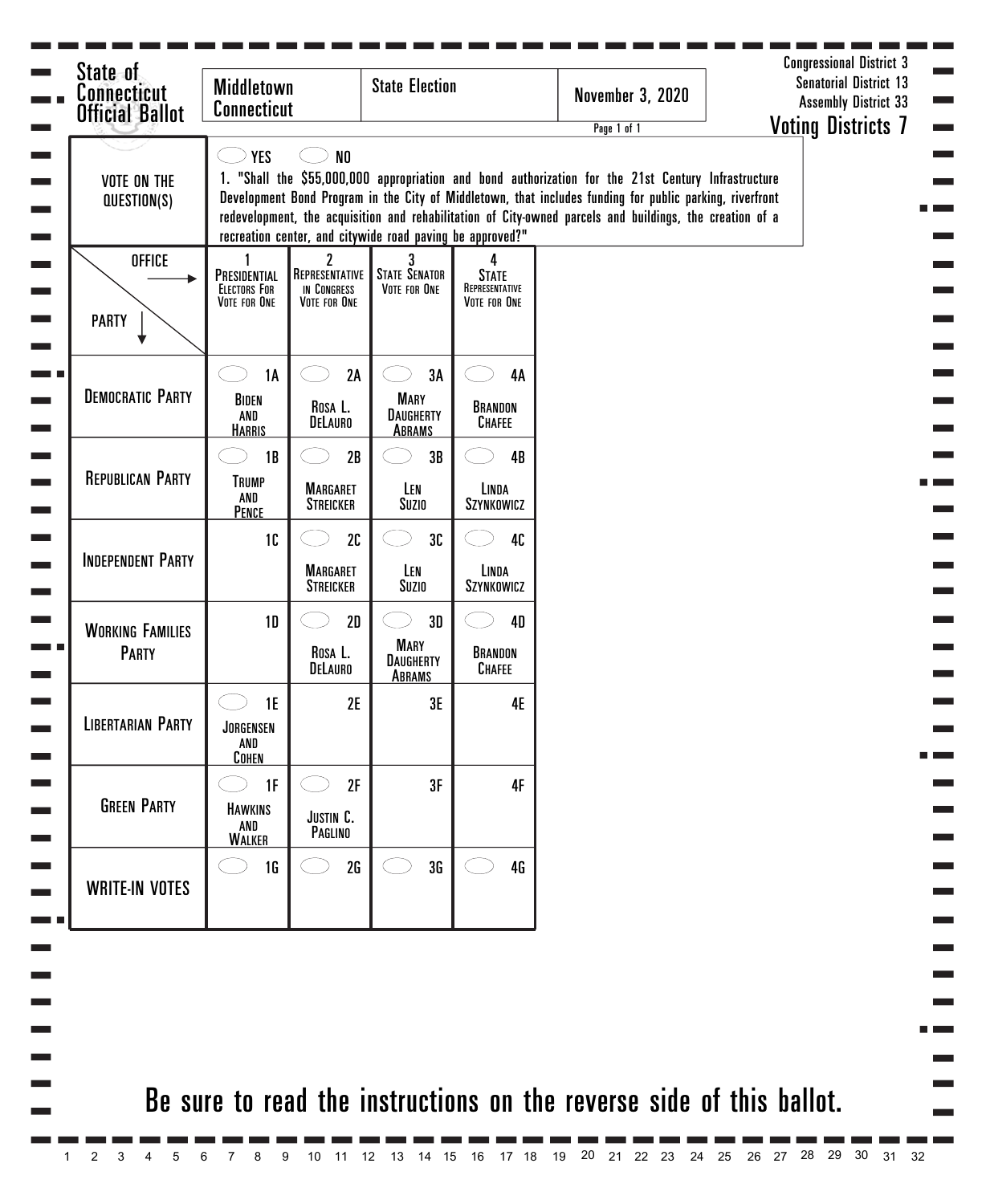| State of<br><b>Connecticut</b><br><b>Official Ballot</b> | <b>Middletown</b><br><b>Connecticut</b>                                                                                                                                                                                                                                                                                                                                                                |                                                               | <b>State Election</b>                                  |                                                     | <b>November 3, 2020</b><br>Page 1 of 1                               | <b>Senatorial District 13</b><br><b>Assembly District 100</b><br><b>Voting District 9</b> |
|----------------------------------------------------------|--------------------------------------------------------------------------------------------------------------------------------------------------------------------------------------------------------------------------------------------------------------------------------------------------------------------------------------------------------------------------------------------------------|---------------------------------------------------------------|--------------------------------------------------------|-----------------------------------------------------|----------------------------------------------------------------------|-------------------------------------------------------------------------------------------|
| <b>VOTE ON THE</b><br>QUESTION(S)                        | <b>YES</b><br>1. "Shall the \$55,000,000 appropriation and bond authorization for the 21st Century Infrastructure<br>Development Bond Program in the City of Middletown, that includes funding for public parking,<br>riverfront redevelopment, the acquisition and rehabilitation of City-owned parcels and buildings, the<br>creation of a recreation center, and citywide road paving be approved?" |                                                               |                                                        |                                                     |                                                                      |                                                                                           |
| <b>OFFICE</b><br><b>PARTY</b>                            | PRESIDENTIAL<br><b>ELECTORS FOR</b><br>VOTE FOR ONE                                                                                                                                                                                                                                                                                                                                                    | $\mathbf{2}$<br>REPRESENTATIVE<br>IN CONGRESS<br>VOTE FOR ONE | <b>STATE SENATOR</b><br>VOTE FOR ONE                   | 4<br><b>STATE</b><br>REPRESENTATIVE<br>VOTE FOR ONE |                                                                      |                                                                                           |
| <b>DEMOCRATIC PARTY</b>                                  | <b>1A</b><br>BIDEN<br>AND<br><b>HARRIS</b>                                                                                                                                                                                                                                                                                                                                                             | 2A<br>ROSA L.<br>DELAURO                                      | 3A<br><b>MARY</b><br><b>DAUGHERTY</b><br><b>ABRAMS</b> | 4A<br><b>QUENTIN</b><br><b>PHIPPS</b>               |                                                                      |                                                                                           |
| <b>REPUBLICAN PARTY</b>                                  | 1B<br><b>TRUMP</b><br>AND<br>PENCE                                                                                                                                                                                                                                                                                                                                                                     | 2B<br><b>MARGARET</b><br><b>STREICKER</b>                     | 3B<br>LEN<br>Suzio                                     | 4B<br>TONY<br>GENNARO                               |                                                                      |                                                                                           |
| <b>INDEPENDENT PARTY</b>                                 | 1C                                                                                                                                                                                                                                                                                                                                                                                                     | 2C<br><b>MARGARET</b><br><b>STREICKER</b>                     | 30<br>LEN<br>Suzio                                     | 40                                                  |                                                                      |                                                                                           |
| <b>WORKING FAMILIES</b><br><b>PARTY</b>                  | 1 <sub>D</sub>                                                                                                                                                                                                                                                                                                                                                                                         | 2D<br>ROSA L.<br><b>DELAURO</b>                               | 3D<br><b>MARY</b><br><b>DAUGHERTY</b><br>ABRAMS        | <b>4D</b><br><b>QUENTIN</b><br><b>PHIPPS</b>        |                                                                      |                                                                                           |
| <b>LIBERTARIAN PARTY</b>                                 | 1E<br>JORGENSEN<br>AND<br><b>COHEN</b>                                                                                                                                                                                                                                                                                                                                                                 | 2E                                                            | 3E                                                     | <b>4E</b>                                           |                                                                      |                                                                                           |
| <b>GREEN PARTY</b>                                       | 1F<br><b>HAWKINS</b><br>AND<br><b>WALKER</b>                                                                                                                                                                                                                                                                                                                                                           | 2F<br>JUSTIN C.<br>PAGLINO                                    | 3F                                                     | 4F                                                  |                                                                      |                                                                                           |
| <b>WRITE-IN VOTES</b>                                    | 1 <sub>G</sub>                                                                                                                                                                                                                                                                                                                                                                                         | 2G                                                            | 3G                                                     | 4 <sub>G</sub>                                      |                                                                      |                                                                                           |
|                                                          |                                                                                                                                                                                                                                                                                                                                                                                                        |                                                               |                                                        |                                                     |                                                                      |                                                                                           |
|                                                          |                                                                                                                                                                                                                                                                                                                                                                                                        |                                                               |                                                        |                                                     | Be sure to read the instructions on the reverse side of this ballot. |                                                                                           |